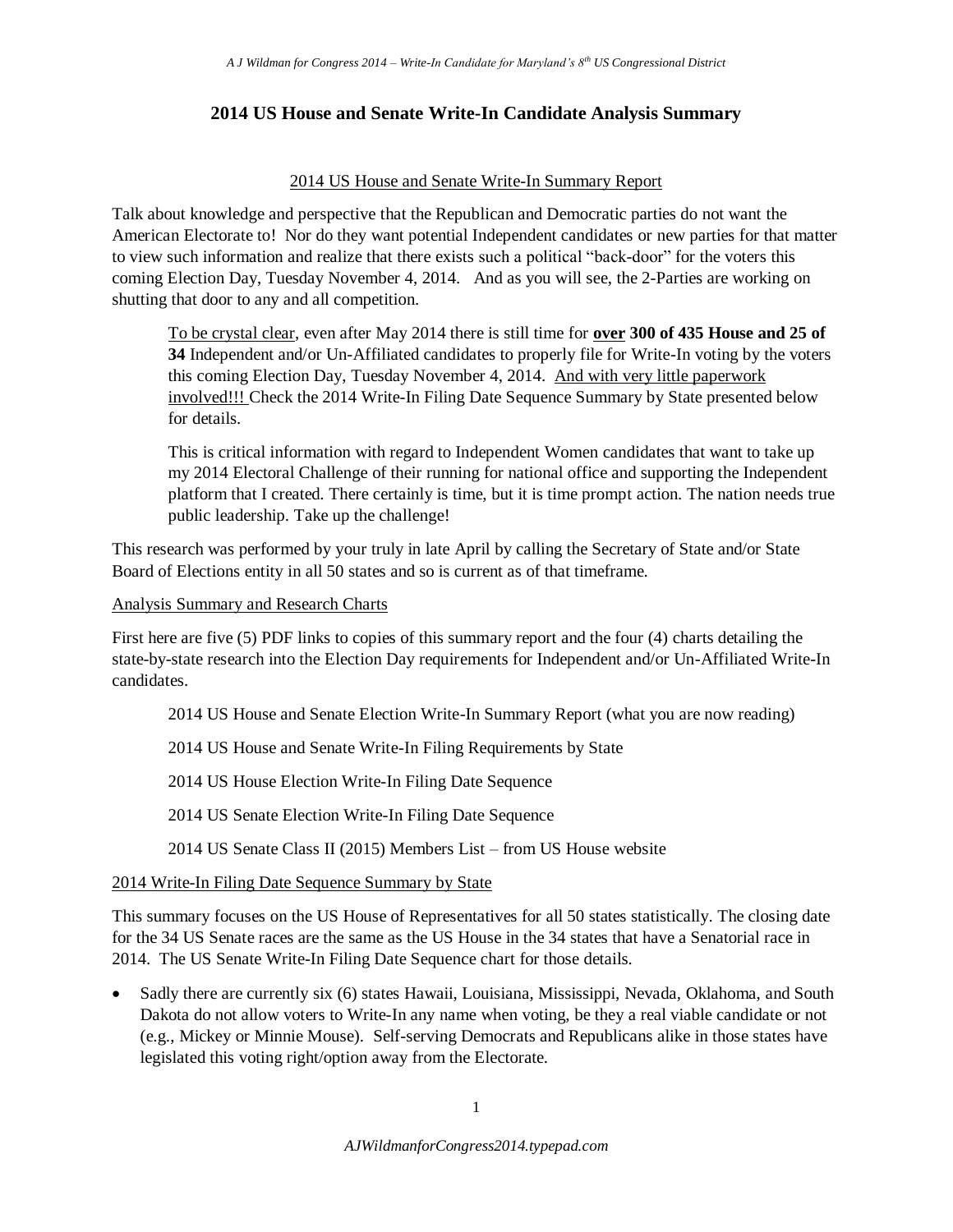Consider that those states "only" account for twenty-two (22) US House seats or just 5% of the 435 seats thereof. However, those same states account for 12 US Senators or 12% of the 100 seats in that important legislative body. Something to think about.

| State Name   | Write-In<br><b>Filing Date</b> | 2014<br>Num<br><b>USDs</b> |
|--------------|--------------------------------|----------------------------|
| Hawaii       | n/a                            | 2                          |
| Louisiana    | n/a                            | 6                          |
| Mississippi  | n/a                            | 4                          |
| Nevada       | n/a                            | 4                          |
| Oklahoma     | n/a                            | 5                          |
| South Dakota | n/a                            |                            |

 On the opposite side of politics ten (10) states allow Write-In candidates with no filing requirements at all. Meaning candidates need only to promote themselves and their platform to the voters. Those states account for 80 US house seats.

|              |                    | 2014        |
|--------------|--------------------|-------------|
|              | Write-In           | Num         |
| State Name   | <b>Filing Date</b> | <b>USDs</b> |
| Alabama      | 11-04              | 7           |
| Iowa         | 11-04              | 4           |
| Kansas       | 11-04              | 4           |
| New York     | 11-04              | 27          |
| Oregon       | 11-04              | 5           |
| Pennsylvania | 11-04              | 18          |
| Rhode Island | 11-04              | 2           |
| Vermont      | 11-04              | 1           |
| Virginia     | 11-04              | 11          |
| Wyoming      | 11-04              | 1           |
|              |                    |             |

• Another fourteen (14) states require various paperwork (e.g., Declaration of Certification or Name) to be filed between October  $1<sup>st</sup>$  and October  $31<sup>st</sup>$ . Those states account for 78 US house seats.

|                   |                    | 2014        |
|-------------------|--------------------|-------------|
|                   | Write-In           | Num         |
| <b>State Name</b> | <b>Filing Date</b> | <b>USDs</b> |
| Alaska            | $10-30$            | T           |
| Minnesota         | 10-28              | 8           |
| Kentucky          | $10-24$            | 6           |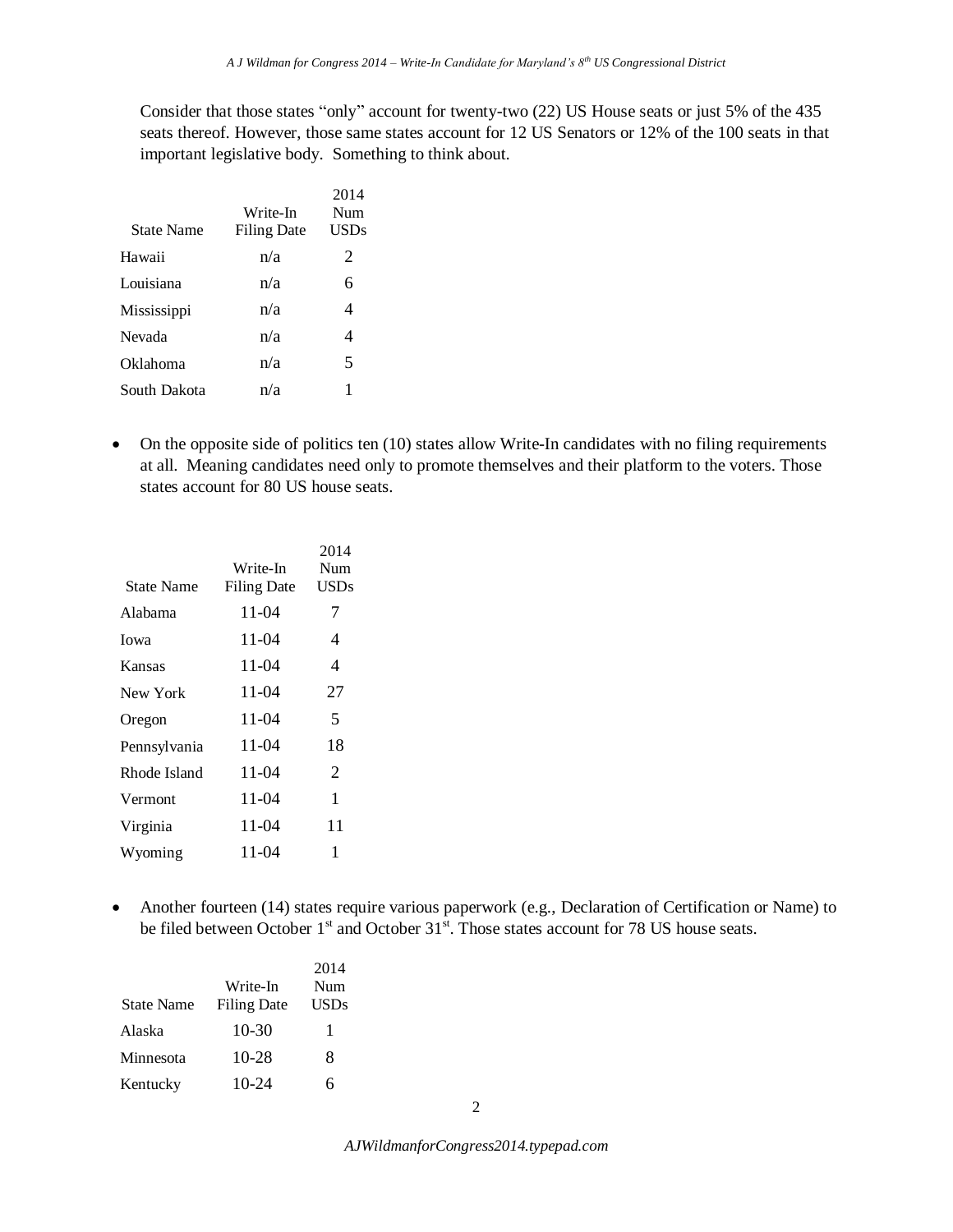| Michigan             | $10 - 24$ | 14 |
|----------------------|-----------|----|
| Missouri             | 10-24     | 8  |
| Nebraska             | $10 - 23$ | 3  |
| Connecticut<br>North | $10 - 21$ | 5  |
| Dakota               | $10 - 14$ | 1  |
| Montana              | $10-08$   | 1  |
| Idaho<br><b>New</b>  | 10-07     | 2  |
| Hampshire            | $10 - 01$ | 2  |
| New Jersey<br>South  | $10 - 01$ | 12 |
| Carolina             | $10-01$   | 7  |
| Wisconsin            | 10-01     | 8  |

• Another fourteen (14) states require various paperwork (e.g., Declaration of Certification or Name) to be filed between September  $1<sup>st</sup>$  and September  $30<sup>th</sup>$ . Those states account for another 78 US house seats.

|                 |                    | 2014        |
|-----------------|--------------------|-------------|
|                 | Write-In           | Num         |
| State Name      | <b>Filing Date</b> | <b>USDs</b> |
| Delaware        | $09-30$            | 1           |
| Arizona         | $09-25$            | 9           |
| Washington      | 09-17              | 10          |
| Maine           | 09-16              | 2           |
| Maryland        | $09-15$            | 8           |
| Tennessee       | $09-15$            | 9           |
| West            |                    |             |
| Virginia        | $09-15$            | 3           |
| Utah            | $09-04$            | 4           |
| Georgia         | $09-02$            | 14          |
| <b>Illinois</b> | 09-01              | 18          |
|                 |                    |             |

o Please note – those last three (3) groupings *"alone"* account for 236 US House seats or 54% of the 435 total seats. And those 236 potential candidates do not need to be identified until September  $1<sup>st</sup>$  of this election year. Are the politically Independent Women of America listening to this revelation??

o o o o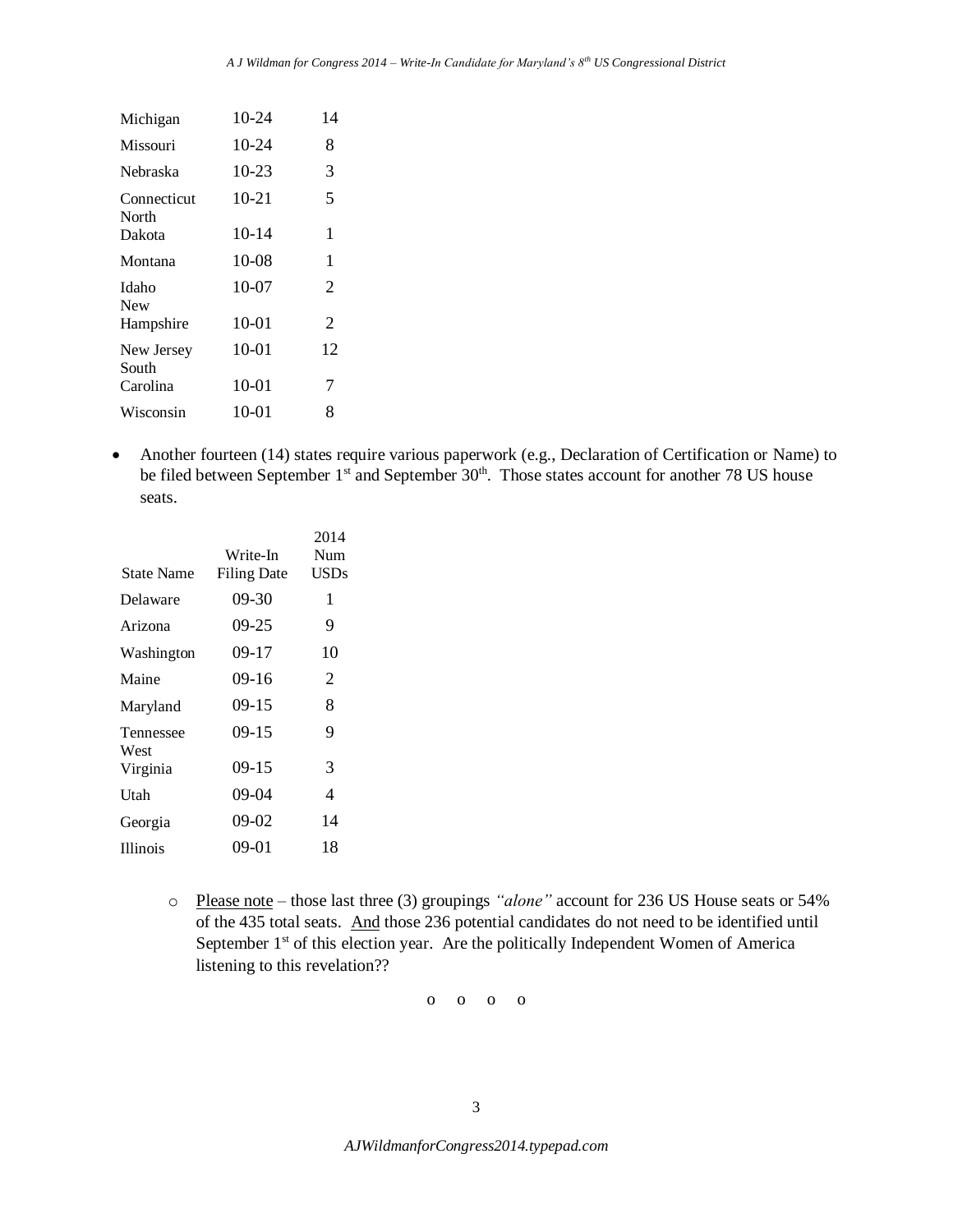Just one (1) state requires various paperwork (e.g., Declaration of Certification or Name) to be filed between August  $1<sup>st</sup>$  and August  $31<sup>st</sup>$ . That state (Ohio) accounts for another 16 US house seats.

|                   |                    | 2014        |
|-------------------|--------------------|-------------|
|                   | Write-In           | Num         |
| <b>State Name</b> | <b>Filing Date</b> | <b>USDs</b> |
| Ohio              | 08-05              | 16          |

 Another five (5) states require various paperwork (e.g., Declaration of Certification or Name) to filed between July  $1<sup>st</sup>$  and July  $31<sup>st</sup>$ . Those states account for another 74 US house seats.

|                      |                    | 2014   |
|----------------------|--------------------|--------|
|                      | Write-In           | Num    |
| <b>State Name</b>    | <b>Filing Date</b> | USDs   |
| <b>Massachusetts</b> | 07-29              | 9      |
| North Carolina       | 07-22              | 13     |
| Texas                | 07-19              | 36     |
| Colorado             | $07-17$            | $\tau$ |
| Indiana              | 07-03              | 9      |

 Just one (1) state requires various paperwork (e.g., Declaration of Certification or Name) to be filed between June  $1<sup>st</sup>$  and June  $30<sup>th</sup>$ . That state (New Mexico) accounts for another three (3) US house seats.

|                   |                    | 2014          |
|-------------------|--------------------|---------------|
|                   | Write-In           | Num           |
| <b>State Name</b> | <b>Filing Date</b> | <b>USDs</b>   |
| New Mexico        | $06-26$            | $\mathcal{R}$ |

 One (1) potential Write-In requires various paperwork (e.g., Declaration of Certification and a minor number of Signatures by Petition) to be filed by May  $20<sup>th</sup>$ . That state (California) accounts for another 53 US house seats.

|                   |                    | 2014 |
|-------------------|--------------------|------|
|                   | Write-In           | Num  |
| <b>State Name</b> | <b>Filing Date</b> | USDs |
| California        | $05-20$            | 53   |